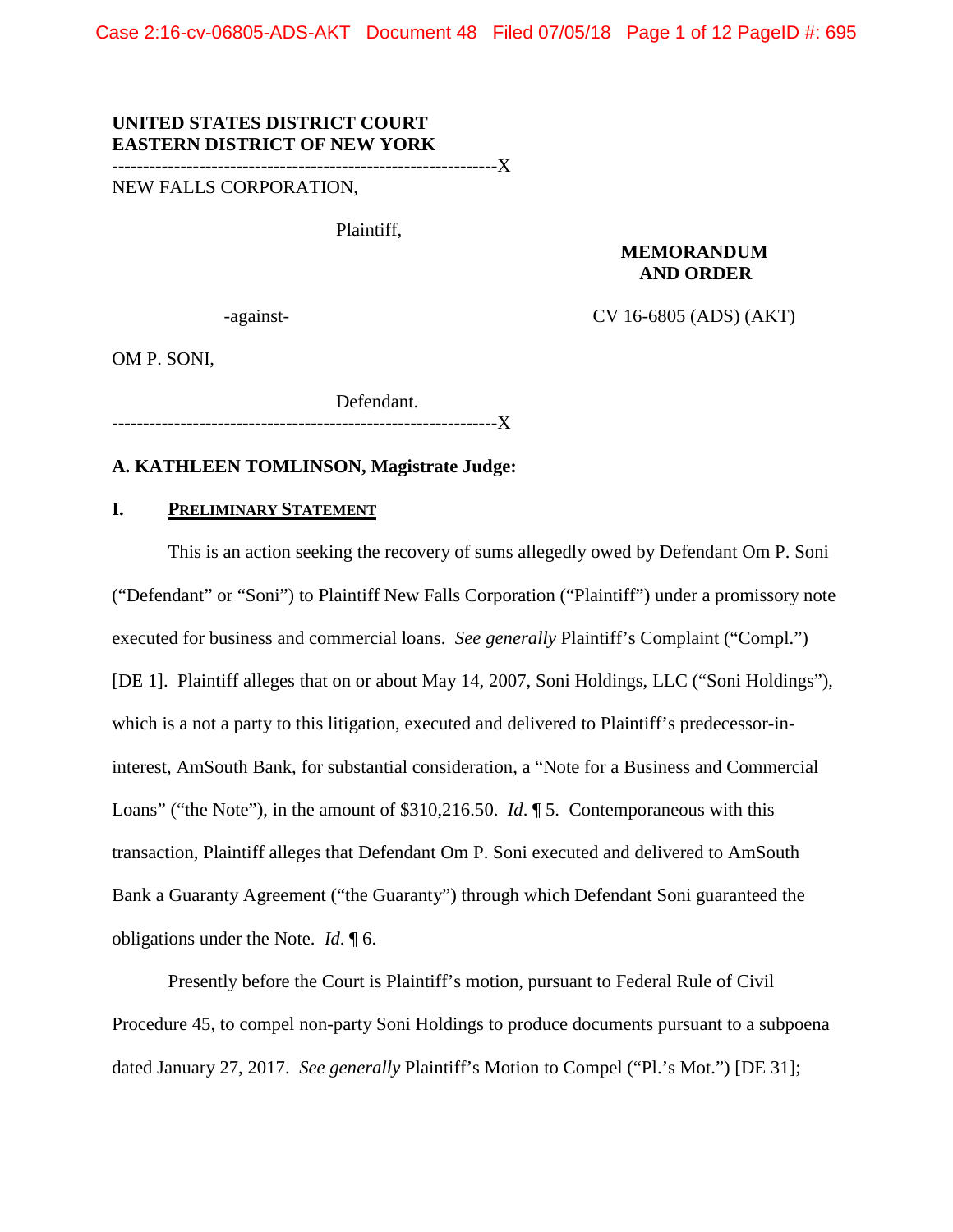Plaintiff's Memorandum of Law in Support of its Motion ("Pl.'s Mem.") [DE 31-10]. Plaintiff also seeks attorneys' fees and costs associated with the motion. Soni Holdings opposes the motion. *See* Soni Holdings' Memorandum in Opposition ("Soni Holdings Opp'n.") [DE 33]. Also before the Court is Defendant's third motion for a protective order on behalf of Soni Holdings in a separate but related matter before a different Court, *New Falls Corporation v. Soni Holdings, LLC*, MC 18-1111. *See* DE 45. For the reasons which follow, Plaintiff's motion to compel compliance with the subpoena is GRANTED and Defendant's motion for a protective order is DENIED.

### **II. RELEVANT PROCEDURAL BACKGROUND**

 $\overline{\phantom{a}}$ 

Prior to the filing of the Complaint in this action, an arbitration was commenced between Plaintiff, Defendant Om P. Soni, and Soni Holdings, pursuant to the terms of the Note and the Guaranty. *See* Affirmation of Steven Giordano in Support of Plaintiff's Motion ("Giordano Aff.") If 11. On October 20, 2016, Defendant stipulated to waive his right to arbitration and requested that he be sued in New York, individually, with regard to the Note and Guaranty. *Id*. Plaintiff accordingly commenced this action on or about December 9, 2016 seeking repayment from the Defendant of the obligations under the Note pursuant to the Guaranty. *See generally* Compl. Plaintiff states that the arbitration continued against Soni Holdings, eventually resulting in an award of \$257,364.84, plus attorneys' fees, in Plaintiff's favor.<sup>[1](#page-1-0)</sup>

On or about January 12, 2017, Defendant filed his Answer in the instant action. He asserted multiple affirmative defenses, including, *inter alia*, accord and satisfaction of the Note, as well fraud and forgery. Defendant alleges that his name was signed on the Guaranty without

<span id="page-1-0"></span><sup>1</sup> Plaintiff states that a copy of the stipulation waiving Defendant's arbitration rights, as well as the arbitration award, are attached as "Exhibit A" to Mr. Giordano's affidavit. However, Exhibit A contains only the stipulation. There is no record of the arbitration award.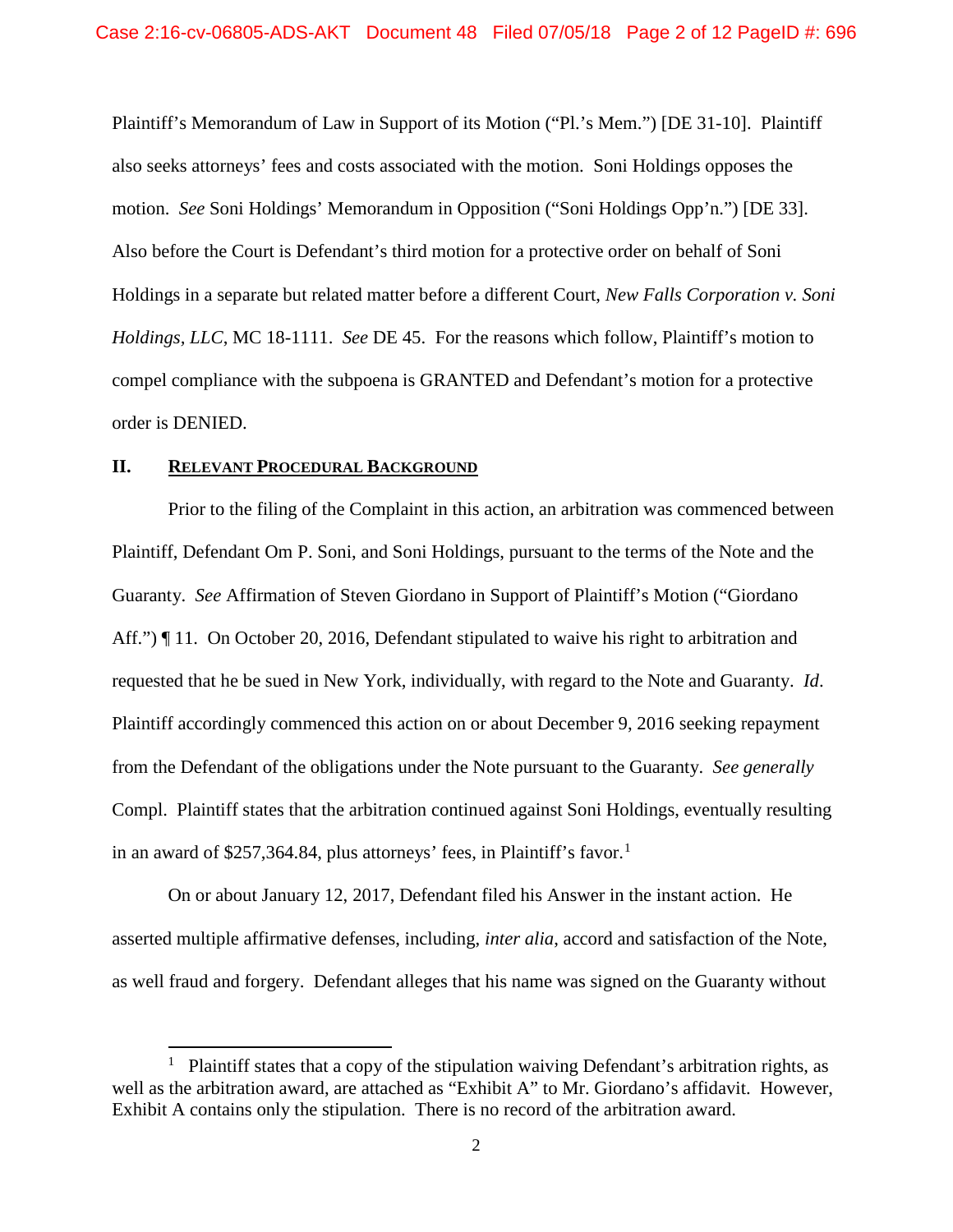his consent. *See generally* Defendant's Answer ("Answer") [DE 6]. On February 10, 2017, Defendant moved the Court for an order of protection on behalf of non-party Soni Holdings in response to a subpoena for documents served by Plaintiff on Soni Holdings, arguing the subpoena demanded irrelevant and privileged personal financial data. *See* DE 7. Shortly thereafter, the Court stayed all obligations under the subpoena pending discussion of the matter at the Initial Conference scheduled for March 17, 2017. *See* DE 8. Following a lengthy discussion at the Conference as to Defendant's standing to seek a protective order on behalf of a non-party, the Court denied Defendant's motion, without prejudice. *See* DE 12.

Defendant filed a second motion for a protective order on or about April 13, 2017, in which Defendant raised arguments essentially identical to those in his first motion for a protective order, namely, that the subpoena served on non-party Soni Holdings as well as the document demands served on Defendant "concern[ ] privileged and/or confidential personal financial information that is not relevant." DE 15 at 13. Defendant also argued, as he did in his first motion, that "[t]he demand for production is clearly designed for the purpose of intimidation, oppression, and undue burden and expense." *Id*.; *see* DE 7 at 2. Plaintiff opposed Defendant's motion. *See* DE 16.

At the Discovery Status Conference held on August 1, 2017, the Court granted certain portions of Defendant's second motion for a protective order and directed Plaintiff to serve a motion to enforce the subpoena as to non-party Soni Holdings.<sup>[2](#page-2-0)</sup> See DE 20. On August 16, 2017, Plaintiff filed a motion for contempt against Soni Holdings for its failure to comply with the subpoena. *See* DE 22. In an Order dated October 30, 2017, the Court denied Plaintiff's

 $\overline{\phantom{a}}$ 

<span id="page-2-0"></span><sup>2</sup> Plaintiff petitioned Judge Spatt for Rule 72 review and modification of this Order. *See* DE 21. In an Order dated February 13, 2018, Judge Spatt denied Plaintiff's motion for review and modification of the Order. *See* DE 43.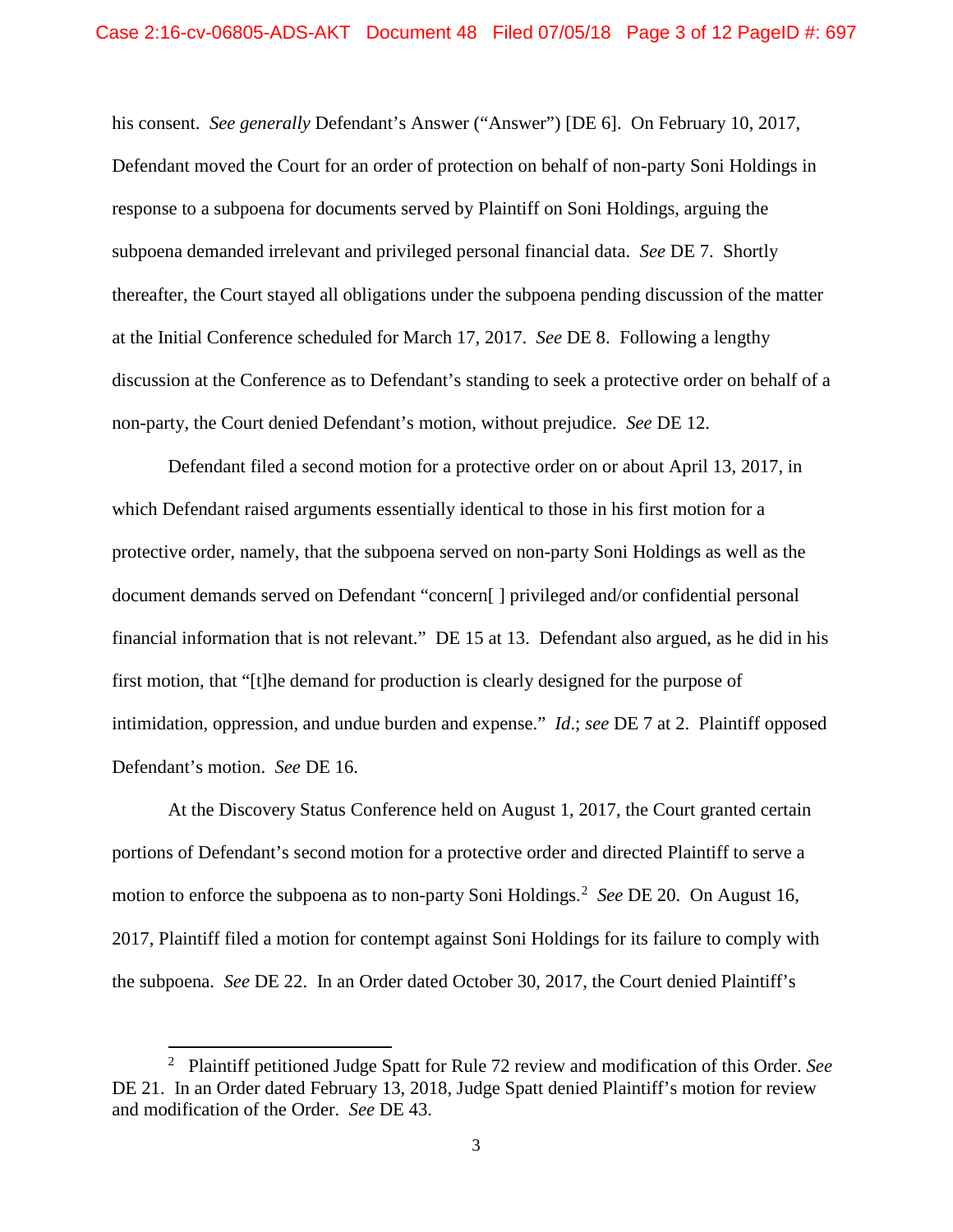motion, without prejudice, finding that although the motion purported to include a motion to compel compliance, the motion failed "to address the necessary subject matter relevant to a motion to compel enforcement of the subpoena." DE 26 at 3. The instant motion to compel compliance was filed on or about November 9, 2017. *See generally* Pl.'s Mot.

On May 18, 2018, while the instant motion was pending, Defendant filed a third motion seeking an order of protection. This motion seeks an order of protection on behalf of Soni Holdings precluding discovery pursuant to a subpoena in a separate but related action, *New Falls*  Corporation v. Soni Holdings, LLC, MC 18-1111.<sup>[3](#page-3-0)</sup> See DE 45. Plaintiff opposes the motion, arguing the application is frivolous, since the subpoena seeks documents post-judgment in an action to enforce a judgment, and "[t]he threshold for relevance in the Post-Judgment matter against Soni holdings is completely different than it would be in this matter." DE 46 at 2.

# **III. THE PARTIES' POSITIONS**

 $\overline{\phantom{a}}$ 

Plaintiff states that Defendant Om P. Soni is a member of Soni Holdings, and Soni Holdings signed the Note which is at the center of this case. *See* Giordano Aff. ¶¶ 4-5. Because the documents sought in the subpoena "are aimed at determining the validity of the Note and/or Guaranty, as well as disproving Defendant's forgery claim with regard to his signature on the Guaranty," Plaintiff argues that the documents it seeks are material and necessary "because they are relevant to show who benefited from the transaction." *Id*. Plaintiff also points out that, at least as of the filing of the instant motion, Soni Holdings had not complied with the subpoena or objected to its contents, despite Kunal Soni, a representative of Soni Holdings and son of

<span id="page-3-0"></span> $3$  The related action was filed on April 16, 2018, and is assigned to District Judge Roslynn R. Mauskopf and Magistrate Judge Sanket J. Bulsara. Currently pending in the related action is Plaintiff-Creditor New Falls' motion for contempt against Defendant Judgment-Debtor Soni Holdings for failure to comply with a subpoena dated April 18, 2018.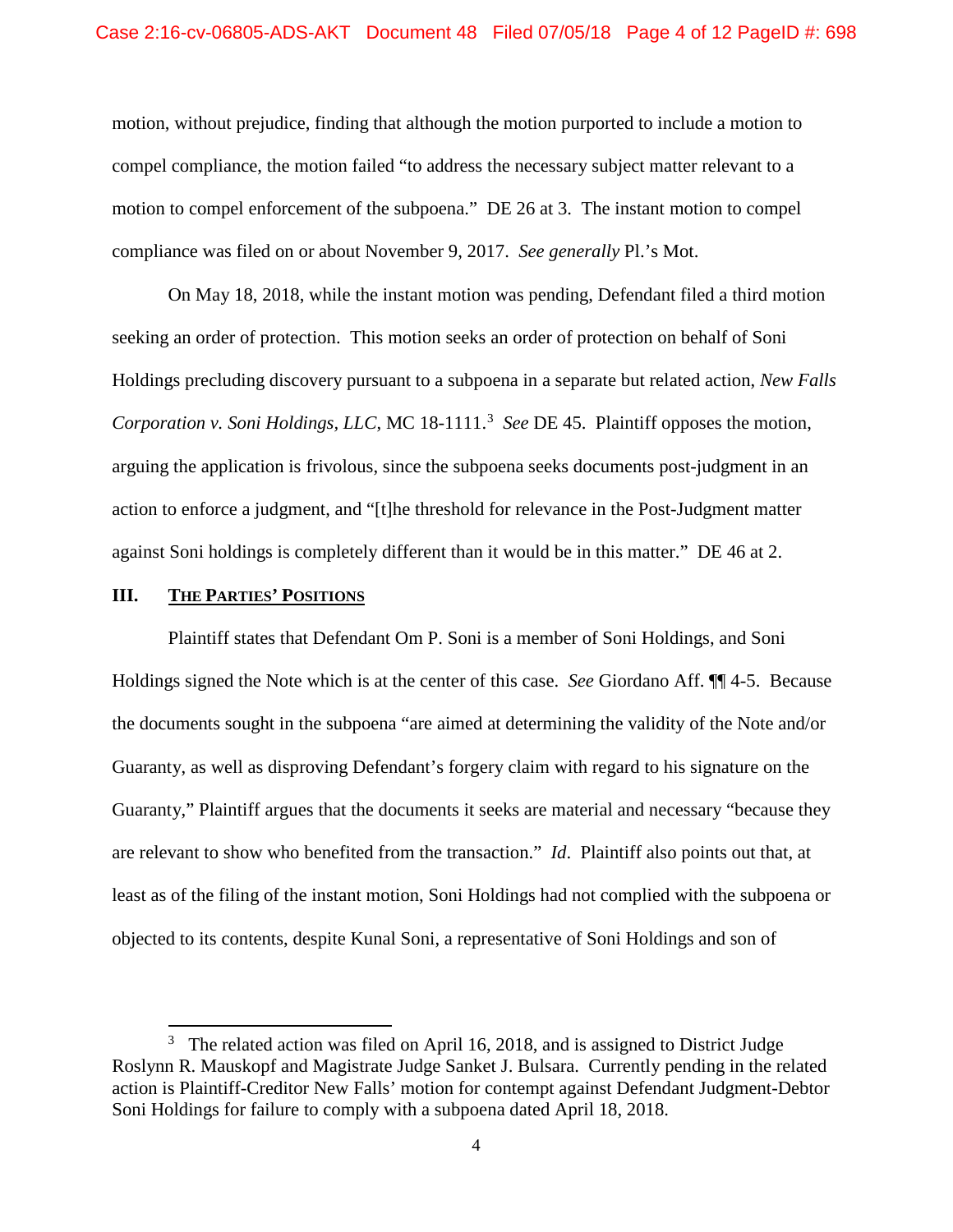Defendant Om P. Soni, appearing before the Court at the March 17, 2017 Initial Conference and acknowledging notice of the subpoena. *Id*. ¶¶ 7, 17.

Non-party Soni Holdings, through counsel, opposes Plaintiff's motion and moves, for a third time, for a protective order. Soni Holdings acknowledges that it previously did not respond to the subpoena, stating that it failed to respond because its manager, Kunal Soni, as a nonattorney, could not represent the LLC, and that he "was ill and h[ad] just survived cancer surgery." Soni Holdings Opp'n. at 1. Counsel for the non-party corporation asserts that "the Defendant [Om P. Soni] had served objections to the subpoena with regard to personal information and believed that was sufficient to deal with the matter." *Id*. After repeating the Defendant's objections to the subpoena which were made in Defendant's second motion for a protective order, counsel for Soni Holdings states that "Kunal Soni has now recovered from his illness and retained counsel regarding the matter of the subpoena." *Id*. at 5. Soni Holdings contends that "[t]he majority of the documents sought [in the subpoena] consisted of person [*sic*] documents of the Defendant Om P. Soni or that of other corporations, now defunct and without records as they were destroyed pursuant to Court Order in 2015." *Id*. at 5-6. Notwithstanding these objections, Soni Holdings states that it "has served it's [*sic*] response to the subpoena," and recites its responses as served on Plaintiff.<sup>[4](#page-4-0)</sup> *Id.* at 5-10. The gravamen of Soni Holdings' argument is that, as its responses to the subpoena state, "most of the records and documents sought are not Soni Holdings, LLC's, documents nor documents in its possession or control. One cannot be forced to produce document [*sic*] it does not have and over which it has no control." *Id*. at 10.

 $\overline{\phantom{a}}$ 

<span id="page-4-0"></span><sup>4</sup> According to Exhibit 2 to Soni Holdings' opposition, Soni Holding's responses to the subpoena were served on November 27, 2017, several days prior to Soni Holdings' response to the instant motion.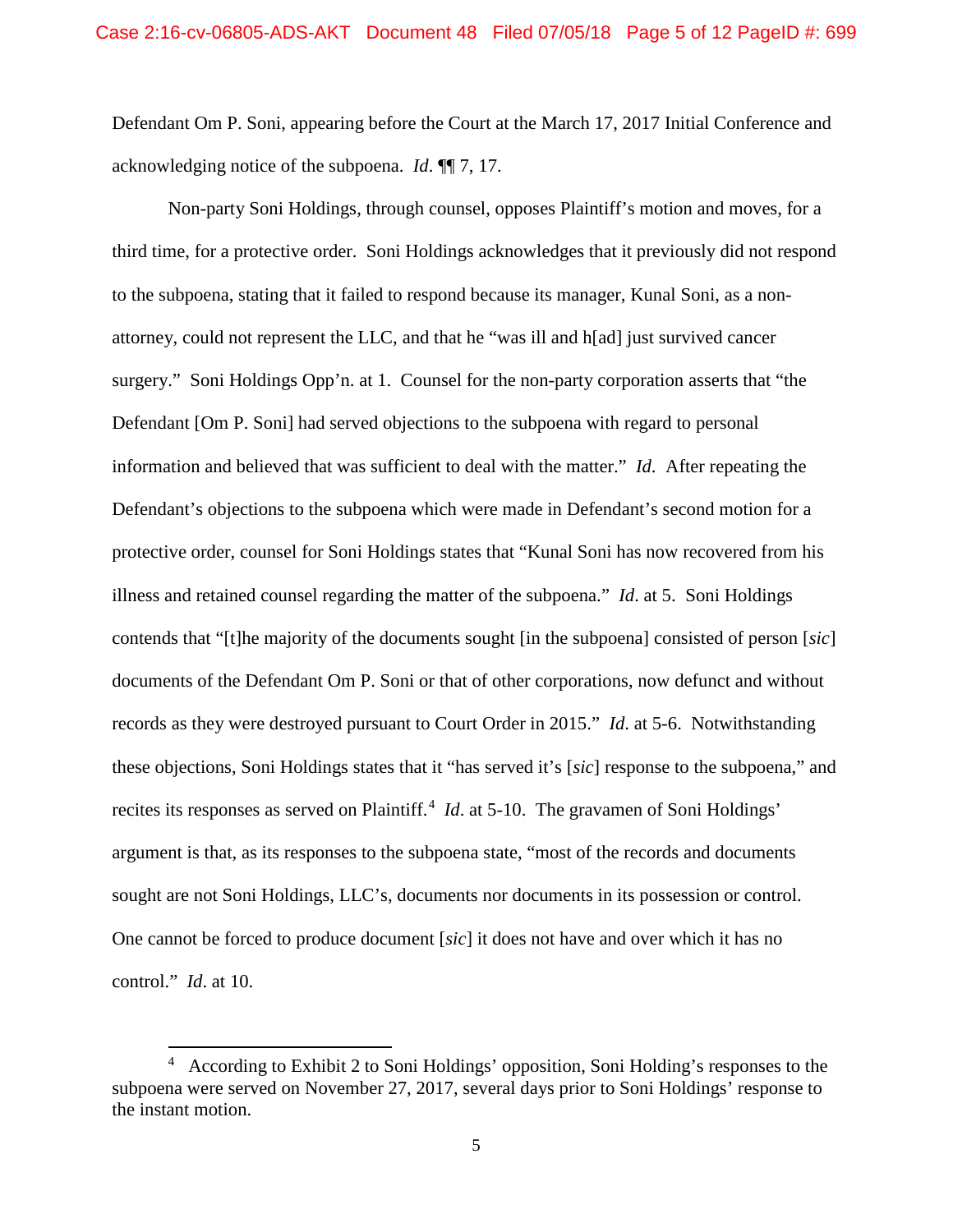However, Soni Holdings does go on to admit that

[t]here may be a flash drive that may be in the possession of Robert Spence, Esq. attorney for the non-debtor Soni Entities in the Adversary Proceeding in the Bankruptcy Court. Since Soni Holdings, LLC was a named defendant in that case, and since Robert Spence was it's [*sic*] attorney as will [*sic*] as some fourteen other entities in that proceeding it may be that the flash drive is in the LLC's control. However, the flash drive is believed to contain very little or none of the information sought with regard to Soni Holdings, LLC. In addition it contained data ordered destroyed by the Bankruptcy Court.

Soni Holdings Opp'n. at 10. Soni Holdings maintains that the flash drive is believed to have "64 gigabytes of data involving Soni Corporated Entities covering a twenty-year period," and since documents on the flash drive are stored in pdf. format and would need to be searched individually, it would cost in excess of \$200,000 to review.[5](#page-5-0) *Id*. at 11. Soni Holdings argues that it should not be forced to turn over the flash drive because (1) 99 percent or more of the documents on the drive are not the LLC's documents, and (2) the drive contains privileged medical information of third parties and records ordered destroyed by the Bankruptcy Court in 2015. *Id*. at 11-12. If it is forced to search the flash drive, Soni Holdings argues that Plaintiff should bear the cost. *Id*. at 12.

The last part of Soni Holdings' opposition and motion for a protective order asserts that Soni Holdings should not be forced to turn over income tax returns because Plaintiff has not deposed Defendant to determine if any compelling need for the returns exists, as this Court previously ordered. *See* Soni Holdings Opp'n. at 12. Moreover, Soni Holdings asserts that

 $\overline{a}$ 

<span id="page-5-0"></span> $5$  The Court notes that other than the transcript of a hearing in the Supreme Court, New York County where a representation was made that searching the flash drive would require "six" hundred hours" (*see* Soni Holdings Opp'n., Ex. 4), no explanation of the search methodology or expense calculation by any vendor in support of the \$200,000 figure has been provided to the Court.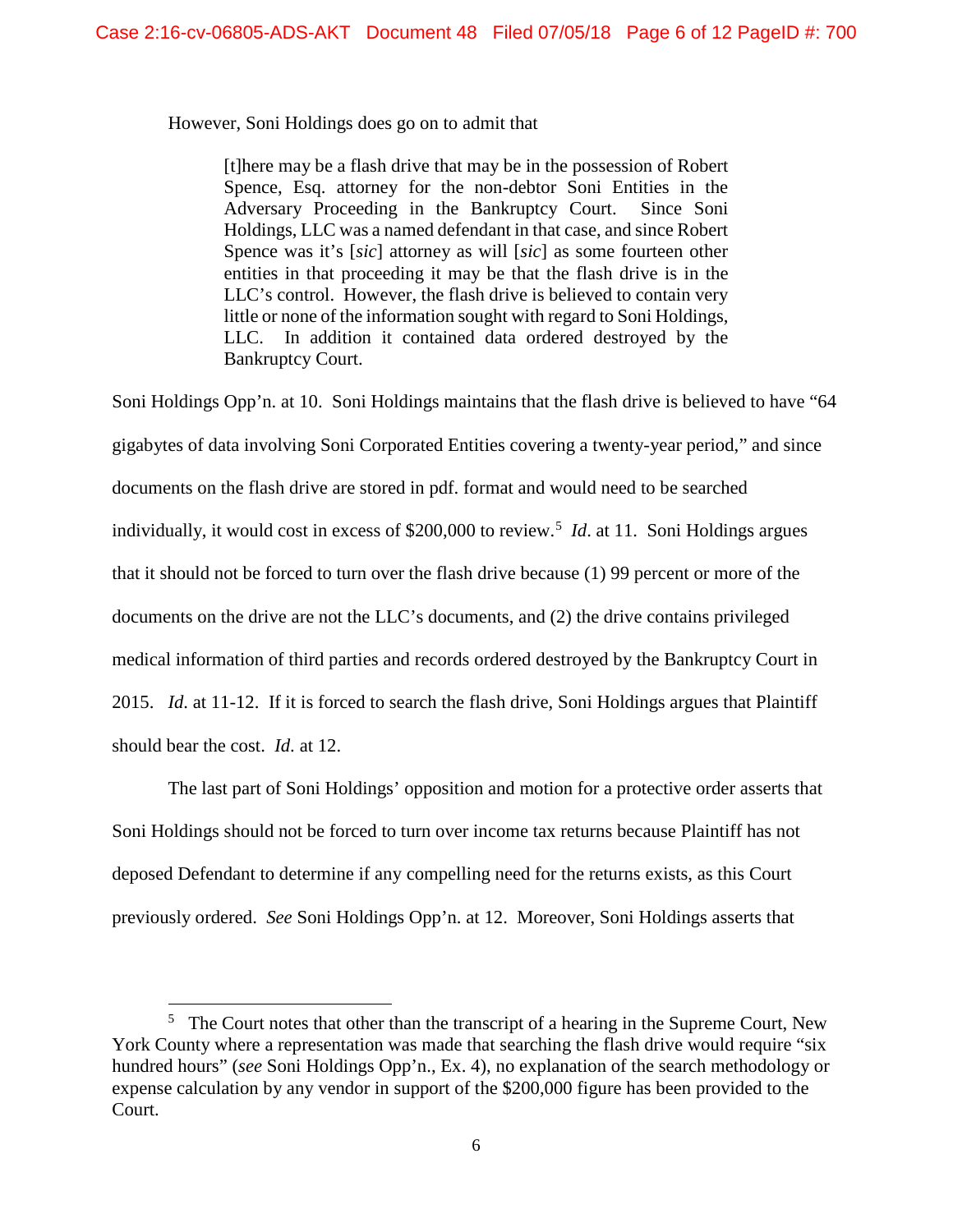### Case 2:16-cv-06805-ADS-AKT Document 48 Filed 07/05/18 Page 7 of 12 PageID #: 701

Plaintiff's requests "have very little or nothing to do with the issues in this case, whether the signature is valid or was authorized. Plaintiff seeks thousands of documents in the hopes that it may find something of use. As such, these demands, like many of this [*sic*] others by Plaintiff in this case are fishing expeditions to see what can be caught." *Id*. at 13.

In its reply, Plaintiff contends that the late response to the subpoena by Soni Holdings is deficient. Specifically, Plaintiff argues that Soni Holdings' form responses to most of the document demands in the subpoena rider -- *i.e.*, "Soni Holdings, LLC has no such records in its possession" -- is "grossly insufficient" because Rule 26 requires production of records in Soni Holdings' "possession, custody and/or control, not simply 'possession.'" Plaintiff's Reply ("Pl.'s Reply") [DE 35] at 2. Plaintiff is quick to point out that the responses given by Soni Holdings do not assert that the records do not actually exist. *Id*.

### **III. DISCUSSION**

#### **A. Applicable Law**

Pursuant to Federal Rule of Civil Procedure  $45(d)(2)(B)(i)$ , a party who has properly served a subpoena "may move the court for the district where compliance is required for an order compelling production or inspection." FED. R. CIV. P. 45(d)(2)(B)(i); *see E. Point Sys., Inc. v. Maxim*, No. 3:13-CV-00215, 2015 WL 1971453, at  $*2$  (D. Conn. Apr. 30, 2015) ("This Court has the authority under Fed. R. Civ. P. 45(d)(2)(B)(i) to compel compliance with a subpoena."). "The party issuing the subpoena must demonstrate that the information sought is relevant and material to the allegations and claims at issue in the proceedings." *Night Hawk Ltd. v. Briarpatch Ltd*., 03 Civ. 1382, 2003 WL 23018833, at \*8 (S.D.N.Y. Dec. 23, 2003); *see Salvatorie Studios, Int'l v. Mako's Inc*., 01 Civ. 4430, 2001 WL 913945, at \*1 (S.D.N.Y. Aug. 14, 2001). Relevance in this context is subject to the over-arching relevance requirement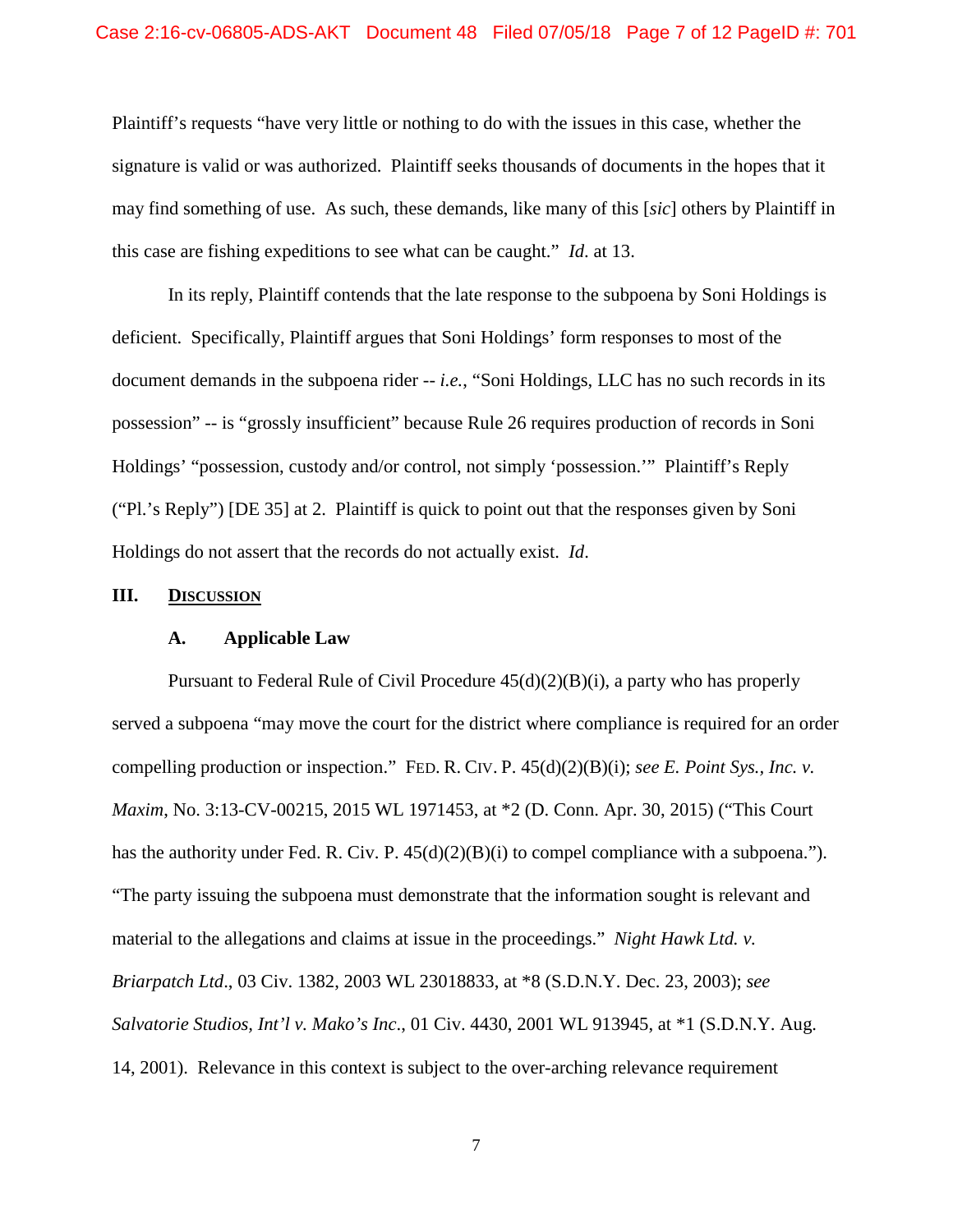outlined in Rule 26(b)(1). *See In re Refco Sec. Litig.*, 759 F. Supp. 2d 342, 345 (S.D.N.Y. 2011) ("Subpoenas issued under Rule 45 are subject to the relevance requirement of Rule  $26(b)(1)$ "); *see Ford Motor Credit Co. v. Meehan*, No. CV 05-4807, 2008 WL 2746373, at \*4 (E.D.N.Y. July 11, 2008); *During v. City Univ. of New York*, No. 05 Civ. 6992, 2006 WL 2192843, at \*82 (S.D.N.Y. Aug. 1, 2006).

Rule 26(b)(1), as amended on December 1, 2015, recognizes that "[i]nformation is discoverable . . . if it is relevant to any party's claim or defense and is proportional to the needs of the case." Rule 26 Advisory Committee Notes to 2015 Amendments; *see Sibley v. Choice Hotels Int'l*, No. CV 14-634, 2015 WL 9413101, at \*2 (E.D.N.Y. Dec. 22, 2015) (recognizing that "the current version of Rule 26 defines permissible discovery to consist of information that is, in addition to being relevant 'to any party's claim or defense,' also 'proportional to the needs of the case.'") (internal citation omitted). Notably, although Rule 26 still permits a wide range of discovery based upon relevance and proportionality, the "provision authorizing the court . . . to order discovery of any matter relevant to the subject matter involved in the action" has been eliminated. Rule 26 Advisory Committee Notes to 2015 Amendments; *see Sibley*, 2015 WL 9413101, at \*2 (internal citation omitted). The rationale behind the elimination of this phrase is the reality that it "has been used by some, incorrectly, to define the scope of discovery." Rule 26 Advisory Committee Notes to 2015 Amendments. Thus, Rule 26(b)(1), as amended, although not fundamentally different in scope from the previous version "constitute[s] a reemphasis on the importance of proportionality in discovery but not a substantive change in the law." *Vaigasi v. Solow Mgmt. Corp.*, No. 11 CIV 5088, 2016 WL 616386, at \*13 (S.D.N.Y. Feb. 16, 2016); *see Robertson v. People Magazine*, No. 14 Civ. 6759, 2015 WL 9077111 at \*2 (S.D.N.Y. Dec. 16,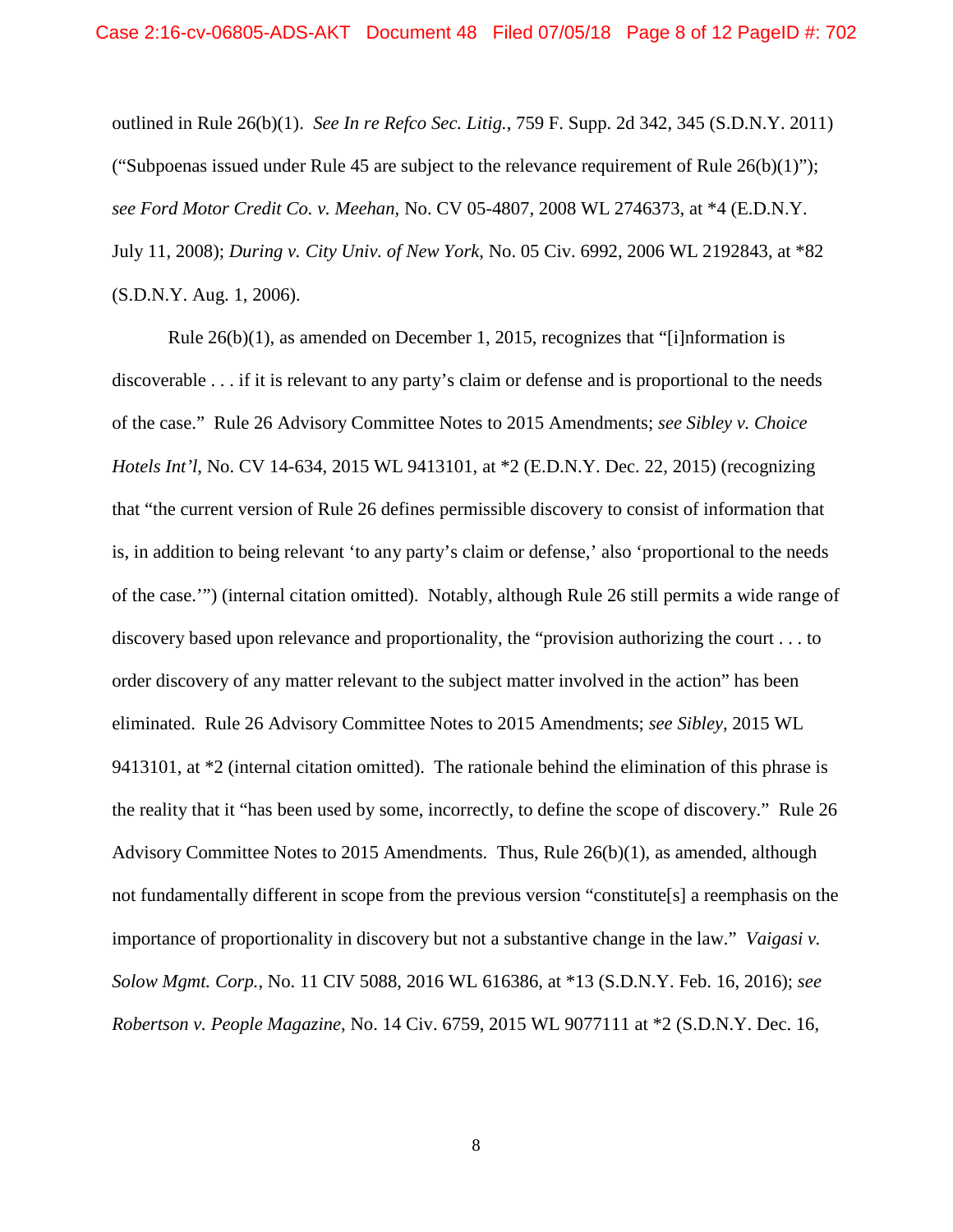2015) ("[T]he 2015 amendment [to Rule 26] does not create a new standard; rather it serves to exhort judges to exercise their preexisting control over discovery more exactingly.").

## **B. Application to the Facts**

### *1. Motion to Compel Compliance*

The Court has reviewed Plaintiff's subpoena for documents from Soni Holdings, and determines that by and large, the documents Plaintiff seeks are "relevant and material to the allegations and claims at issue in the proceedings." *Night Hawk Ltd*, 2003 WL 23018833, at \*8. The instant case is a contract dispute, at the heart of which is the nature of two agreements: the Note and the Guaranty. Specifically, Defendant alleges he did not execute the Guaranty, which would legally obligate him to the Plaintiff for the value of the Note. Defendant is a member of non-party Soni Holdings, the entity that executed the Note. Soni Holdings is owned by Anjali Soni, the mother of Defendant Om P. Soni. The son of Defendant Om P. Soni, Kunal Soni, is the manager of the entity. Given the relationship between Defendant and non-party Soni Holdings as represented in the parties' motion papers, it is reasonable in the Court's view to expect Soni Holdings to conduct a thorough search for responsive documents that are in its possession, custody, or control, and to explain under oath why it is unable to produce certain documents.

Although the instant motion concerns documents sought in a subpoena to a non-party rather than Rule 34 document requests served upon a party, in the Court's view, the logic underpinning Rule 34 is helpful in determining the scope of non-party Soni Holding's obligations under a Rule 45 document subpoena. "[T]he vast majority of federal cases [ ] hold[ ] that Rule 34(a) of the Federal Rules of Civil Procedure, which allows document requests to be made as to 'items in the responding party's possession, custody, or control,' enables a party

9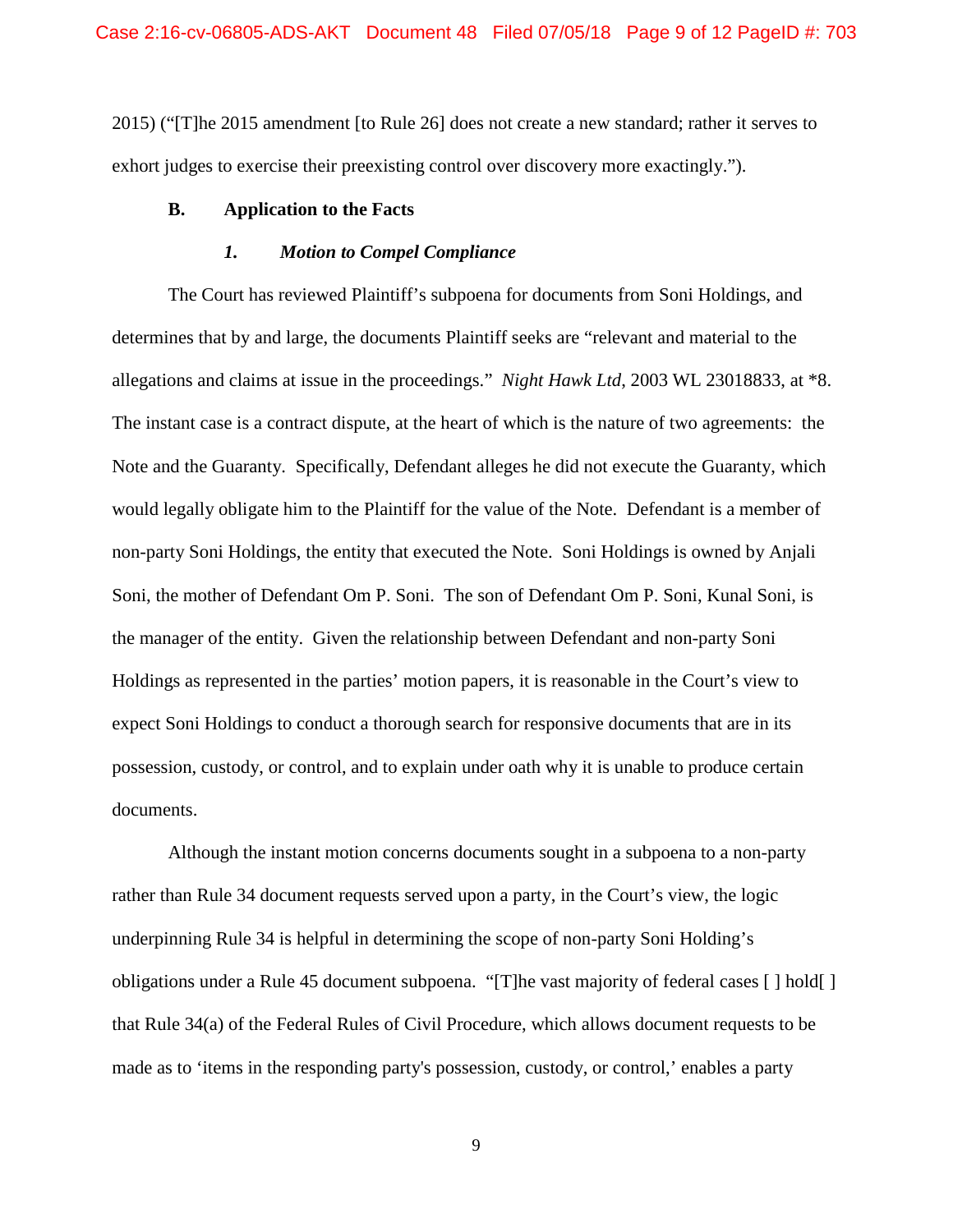seeking discovery to require production of documents beyond the actual possession of the opposing party if such party has retained any *right or ability to influence* the person in whose possession the documents lie." *N. Mariana Islands v. Millard*, 287 F.R.D. 204, 209 (S.D.N.Y. 2012) (internal quotations omitted) (emphasis in original); *Bank of N.Y. v. Meridien BIAO Bank Tanz. Ltd.,* 171 F.R.D. 135, 146 (S.D.N.Y. 1997); *accord In re Flag Telecom Holdings, Ltd. Sec. Litig.,* 236 F.R.D. 177, 180 (S.D.N.Y. 2006) ("'If the producing party has the legal right or the practical ability to obtain the documents, then it is deemed to have 'control,' even if the documents are actually in the possession of a non-party.'") (quoting *Riddell Sports Inc. v. Brooks,* 158 F.R.D. 555, 558 (S.D.N.Y. 1994))); *Annunziato v Collecto, Inc*., 304 F.R.D. 360, 363 (E.D.N.Y. 2015) (finding that where a non-party was an agent of a party, the principal-agent relationship established the necessary control such that party-principal had the "right, authority or practical ability to obtain [ ] documents from [the] non-party to the action"); *Gruss v. Zwirn*, 296 F.R.D. 224, 230 (S.D.N.Y. 2013) (finding that "control" of documents does not require legal ownership or physical possession).

To the extent that Soni Holdings is capable of obtaining documents responsive to Plaintiff's subpoena, even if the documents are not in its immediate possession or custody, the Court finds it appropriate that Soni holdings be required to obtain custody of such documents and produce them to Plaintiff. The Court therefore GRANTS Plaintiff's motion to the following extent:

- 1. Soni Holdings is hereby ordered to comply with the subpoena dated January 27, 2017, such that Soni Holdings shall produce documents responsive to the subpoen within 21 days of entry of this Order; to the extent Soni Holdings is withholding production of any responsive documents on the grounds of privilege, Soni Holdings shall also provide Plaintiff with an appropriate privilege log within 21 days of the date of this Order;
- 2. To the extent that Soni Holdings continues to maintain that it has no responsive documents or cannot obtain them from a third-party, Soni Holdings shall produce for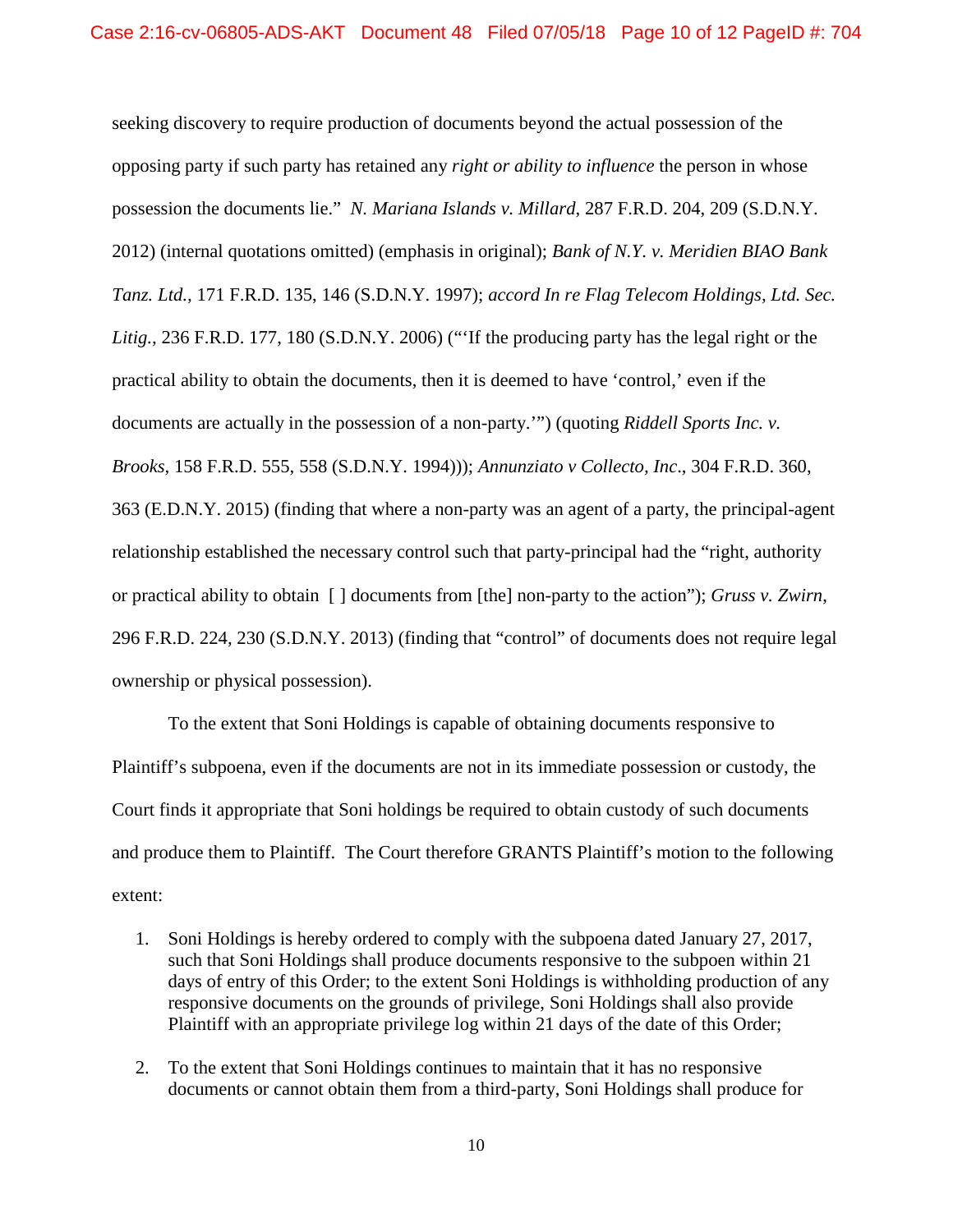deposition within 45 days of entry of this Order its corporate representative who has knowledge of the record-keeping of the organization, where these documents are/were located, who had access to the documents, what happened to the documents, etc. The costs associated with the court reporter and transcript shall be borne by non-party Soni Holdings;

- 3. Soni Holdings shall produce to the Plaintiff the flash drive which the Court finds is within the control of the corporation although it may not currently be in its possession. Plaintiff is limited to inspecting the flash drive solely for documents relating directly to the Note and Guaranty at issue in this case. The Court directs that non-party Soni Holdings shall retain its right to assert a privilege over any document contained on the flash drive and such privilege shall not be waived by virtue of the inspection. In the alternative, if Soni Holdings does not wish to turn over the flash drive, then it shall conduct the inspection itself and turn over to Plaintiff within 30 days any documents relating to the Note and Guaranty.
- 4. Within 10 days of the issuance of this Order, Plaintiff and Defendant are directed to file with the Court an executed Stipulation and Order of Confidentiality, the scope of which shall cover any confidential materials produced by non-party Soni Holdings.

The Court recognizes that with respect to document demand number 12 in the subpoena

rider, this Court previously granted Defendant a protective order precluding discovery of

Defendant Om P. Soni's individual tax returns without Plaintiff first taking Defendant's

deposition. *See* DE 20. That ruling remains in effect.

## *2. Motion for Fees and Costs*

As to Plaintiff's motion for attorneys' fees and costs associated with this motion, the

Court in its discretion declines to make such an award at this time. However, both Defendant

Om P. Soni and non-party Soni Holdings are hereby on notice that any failure to comply with

this Order will result in the imposition of sanctions. **Further, both Defendant Om P. Soni and** 

**non-party Soni Holdings are further notified that any failure to comply with this Order** 

**shall result in an immediate contempt hearing before this Court.**